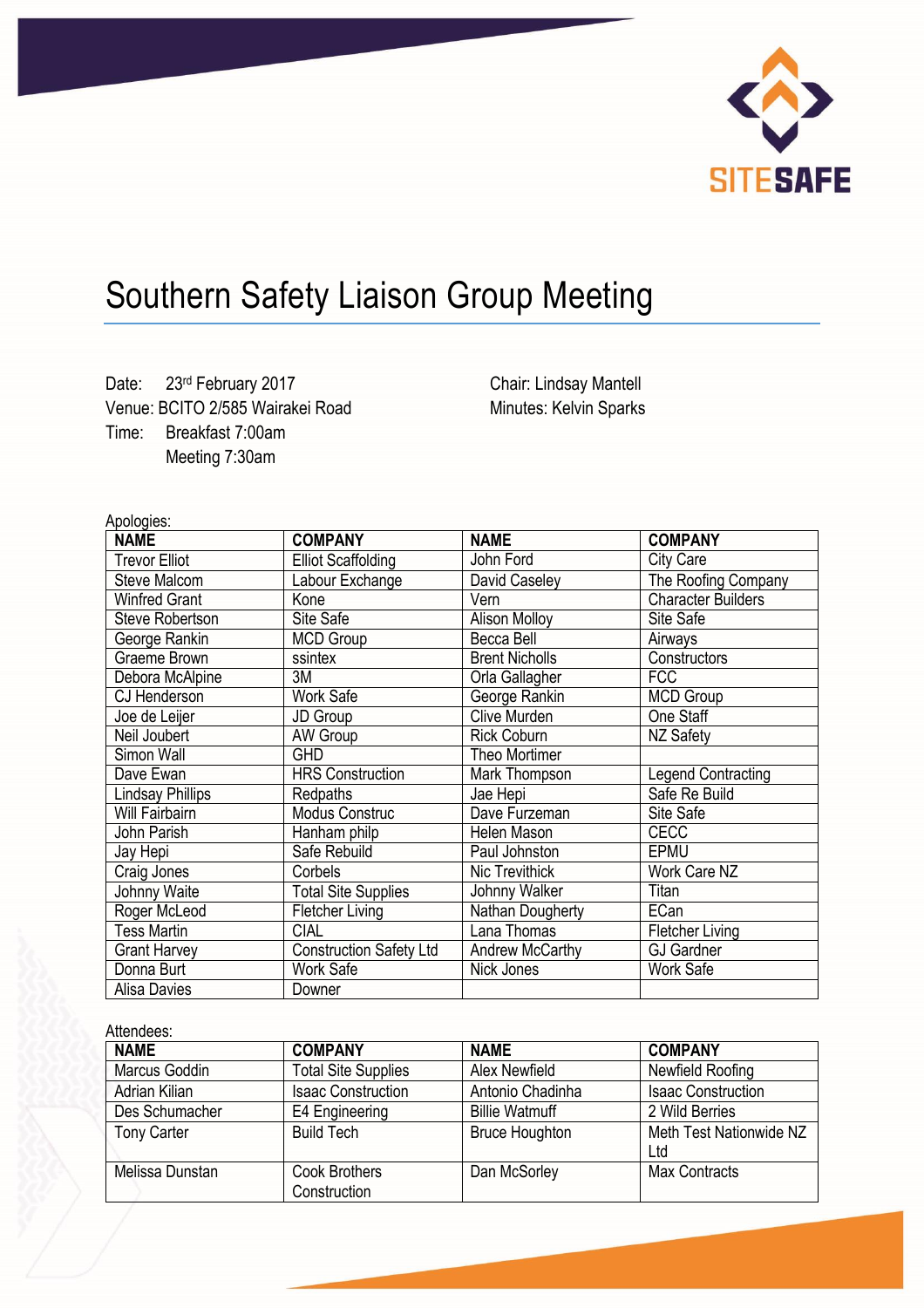| Tara Common           | <b>Max Contracts</b>           | Darryn Fuller          |                               |
|-----------------------|--------------------------------|------------------------|-------------------------------|
| Gary Hell             | <b>GBC Vault</b>               | Doug Burt              | <b>Fletcher Construction</b>  |
| Jourdan Cambridge     | Armitage Williams              | Dougal Holmes          | Maiden Group                  |
| Sammy Burnett         | G H Roofing                    | Gareth Shaw            | Safe and Sound                |
| Linda Klox            | <b>Klox Business Solutions</b> | Gillian Ferguson       | Mike Greer Homes              |
| John Oleary           | One Staff                      | Greg Milne             | EQC                           |
| Helen van den Bogaert | <b>Thermo Sash</b>             | Hannah Patten          | <b>KB Contracting and</b>     |
|                       |                                |                        | Quarries Limited              |
| lan Williams          | <b>MWH</b>                     | Hemi Martin            | EPMU                          |
| Hans Verbeek          | <b>Kirk Roberts Consulting</b> | Giancarlo Beato Berti  |                               |
|                       | Engineers                      |                        |                               |
| Jen Dransfield        | Safe Rebuild                   | <b>Justin Whitaker</b> | Leed Safe                     |
| Lisa McAllister       | Compliance Fire                | Mark Freeborn          | Site Safe                     |
|                       | Protection                     |                        |                               |
| Mark Tinning          | Graeme Hill Roofing            | Mike Barnett           | <b>Fletchers Construction</b> |
| Leon Frapwell         | Safe Rebuild                   | Mike Flanagan          | <b>ACC</b>                    |
| <b>Richard Willis</b> | Four Peaks                     | Robin Bradshaw         | <b>Hawkins</b>                |
| Ronnie Cheetham       | Acrow                          | Sandi Lees             | JD Group                      |
| <b>Scott Cameron</b>  | Virtue Group                   | Scott Johnson          | Daveron Scaffolding           |
| <b>Steve Hunter</b>   | Fletchers                      | Steve Moran            | Worksafe NZ                   |
| Tina Lange            | <b>Paech Constructors</b>      |                        |                               |

#### **Minutes**

- **1.** Introductions
- **2.** Thanks to Darren Fuller from Brown and Syme for breakfast
- **3.** Thanks to BCITO for providing venue
- **4. Mike Flanagan** gave ACC update. ACC Audits now completed. A big task. For a full update on the to be discontinued WSMP program and how it will affect you please visit [http://www.acc.co.nz/for](http://www.acc.co.nz/for-business/small-medium-and-large-business/how-to-pay-less/workplace-safety-management-practices/BUS00054)[business/small-medium-and-large-business/how-to-pay-less/workplace-safety-management](http://www.acc.co.nz/for-business/small-medium-and-large-business/how-to-pay-less/workplace-safety-management-practices/BUS00054)[practices/BUS00054](http://www.acc.co.nz/for-business/small-medium-and-large-business/how-to-pay-less/workplace-safety-management-practices/BUS00054)

Mike also talked about the Construction Tool Box Risk cards that are a tool that can be used when running toolbox talks and safety meetings. If you are interested in a copy, please mail Malcom Francis [construction@acc.co.nz](mailto:construction@acc.co.nz) 

This was mikes last SLG as the ACC Representative. Thanks for all of your years' work Mike. Richard Willis and Steven Moran gave thanks on the group's behalf

**5. Nathan from Ecan** was unable to attend but sent the following email for the team.

Hi Kelvin - my apologies a family task has come up tomorrow morning, which means that I cannot be at the SLG gathering tomorrow. I am sorry to tell you at the last minute.

In lieu of my attendance, could you read a short statement from me and show a few pictures to illustrate what I am talking about?

Firstly, please accept my apologies for not attending this morning.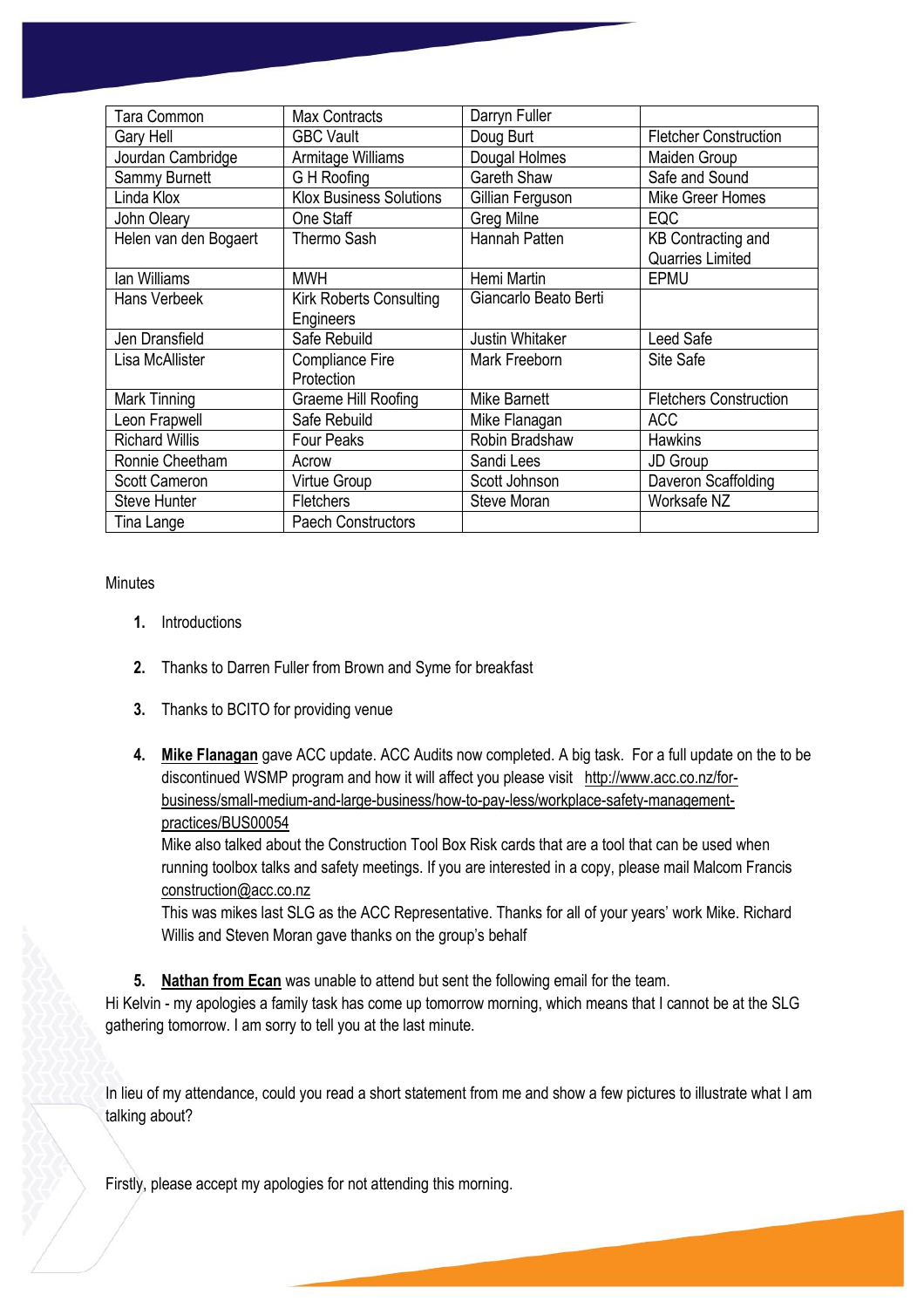The first thing I would like to tell you is that my role has been disestablished and some of my work in this area is to be discontinued.

There is a positive aspect however. My new role is as a field incident response officer, which means I get to spend a lot of time working directly with the construction industry, on waste residue and erosion and sediment control. I know you'll be pleased to hear someone other than me mention the word sediment (thanks Kelvin!!!!).

Therefore, sediment eh, never goes away! I am continuing to see many sites where there are sediment problems. The primary problem I am seeing is sediment coming out of construction site driveways.

The problem is that high traffic areas of construction sites are not installed in the way that controls sediment.

Here is some pictures to show you the problem: [Please show attachments St Albans 1 & St Albans 2] Sediment discharged from a poorly managed site.

Sediment is tracked out all over the road and is deposited deeply in the gutter. Site under investigation and enforcement action possible.

[Please show attachment images St Martins 1 & 2]

St Martins 1 & 2 – a site that I walk past with my kids.

Now there is not the volume of sediment being lost from the site, but it is still there, because the erosion control measure isn't installed correctly.

See the caked on patches of sediment across the footpath, which will wash off during rain and into the river.

Even these small amounts of sediment from a single site make a difference – because there are hundreds across the city.

The tool that needs to be installed correctly is the stabilized entrance/exit. See page 14 & 15 of the Builders Pocket Guide.

Before you switch off, thinking that this is only a problem that is confined to small sites – think again. I regularly see sediment discharging from large construction sites, because of the poorly installed exit arrangement.

So, what is the correct way?

1 Scrape the entrance way down to a depth of 150mm

2 Smooth the scraped area

3 lay bidum down over and extending beyond the scraped area – this is key – it stops traffic squeezing fine soil back into the top layer.

4 lay clean ballast down on top of the bidum.

For the full details see the Builders Pocket Guide. Done.

So, back to my first point. I am out in the field lots checking sites and Environment Canterbury will be taking enforcement action against operators who are discharging sediment from their sites. This will mean \$750 fines.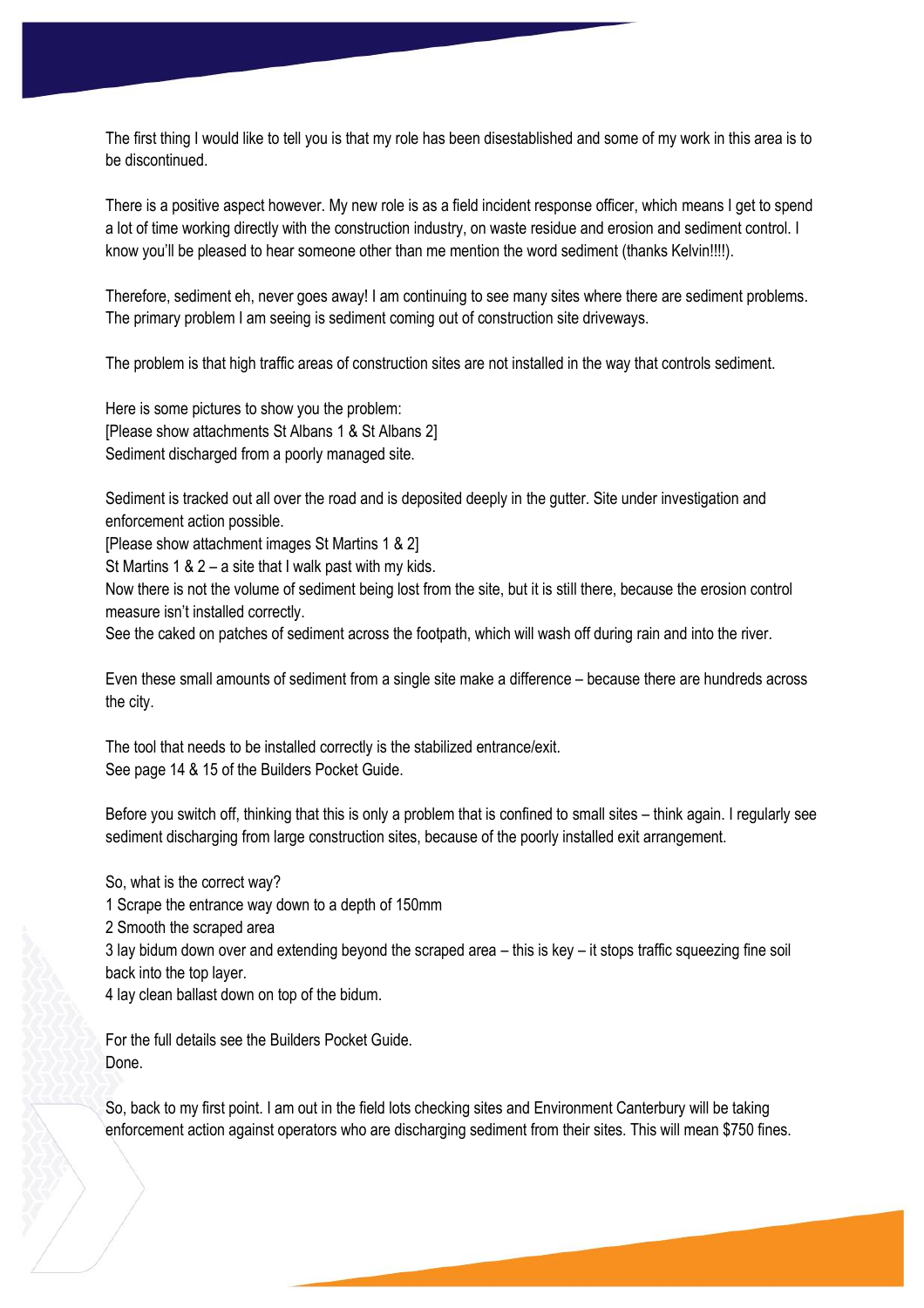However, if you or your teams need advice on how to minimise the risks of sediment discharge, give me a call. I'll come around and help. And it will be free. You can get in touch with me by email or by phone. 0272247165 Thanks very much

See you next meeting.

**Nathan** 

## **6. Libi Carr from the Safety Charter** spoke to the group about Women in construction events.

Libi said that they have just booked out on our 29<sup>th</sup> March event (while she was at the SLG this morning!)– so that is two Women in Construction events fully booked out.

Libi suggests that people who are interested email Jo Duff[y jo.duffy@saferebuild.co.nz](mailto:jo.duffy@saferebuild.co.nz) and they can begin a waitlist for 29 March event should anyone currently registered not be able to attend.

Libi makes absolutely no promises on a third event - They are running on the smell of an oily rag now and there is no money for a  $3<sup>rd</sup>$  event, however, if they can get a good waitlist going and demonstrate demand we may be able to start talking with potential sponsors.

Below is the blurb about the two events which also includes their current sponsors and supporters.

Please do get in touch if you have any questions at all and if anyone you send this email on to has any questions or queries Libi and her team would love to hear from them.

**Title:** Women in Construction – Champions of Safety

## **Why:**

- Women often play a critical administration and support role in Construction Industry SME and large business, and are often responsible for H&S. This event will recognise and celebrate the role Women play in these areas. Attendance is welcome from all women who work in the broader Construction Industry.
- This Women's training event will develop attendee's competence and confidence in supporting the business to better manage safety and engage with 'the guys' on site regarding safety.
- This Women's training will provide an opportunity to develop a network of women in similar roles who can provide support to work through the often-similar business and safety issues these women may deal with on a regular basis.
- Through greater awareness of and engagement with Safe Rebuild and The Charter, the injury statistics in Canterbury will begin to decrease.

**When:** 8 March 2017 - International Women's Day. Venue: The Bridge Club, Nova St, Christchurch.

| Capacity: 100. | Places booked:100 | Spaces available: Fully |
|----------------|-------------------|-------------------------|
| booked.        |                   |                         |

**Second event:** March 29 2017- Venue: The Bridge Club, Nova St, Christchurch. Capacity: 100 Places booked: 100 Please email [jo.duffy@saferebuild.co.nz](mailto:jo.duffy@saferebuild.co.nz) to register on the waitlist.

## **Format for the event:**

- Champions of safety training 1-5pm
- Networking and spot prizes 5.00-6.30pm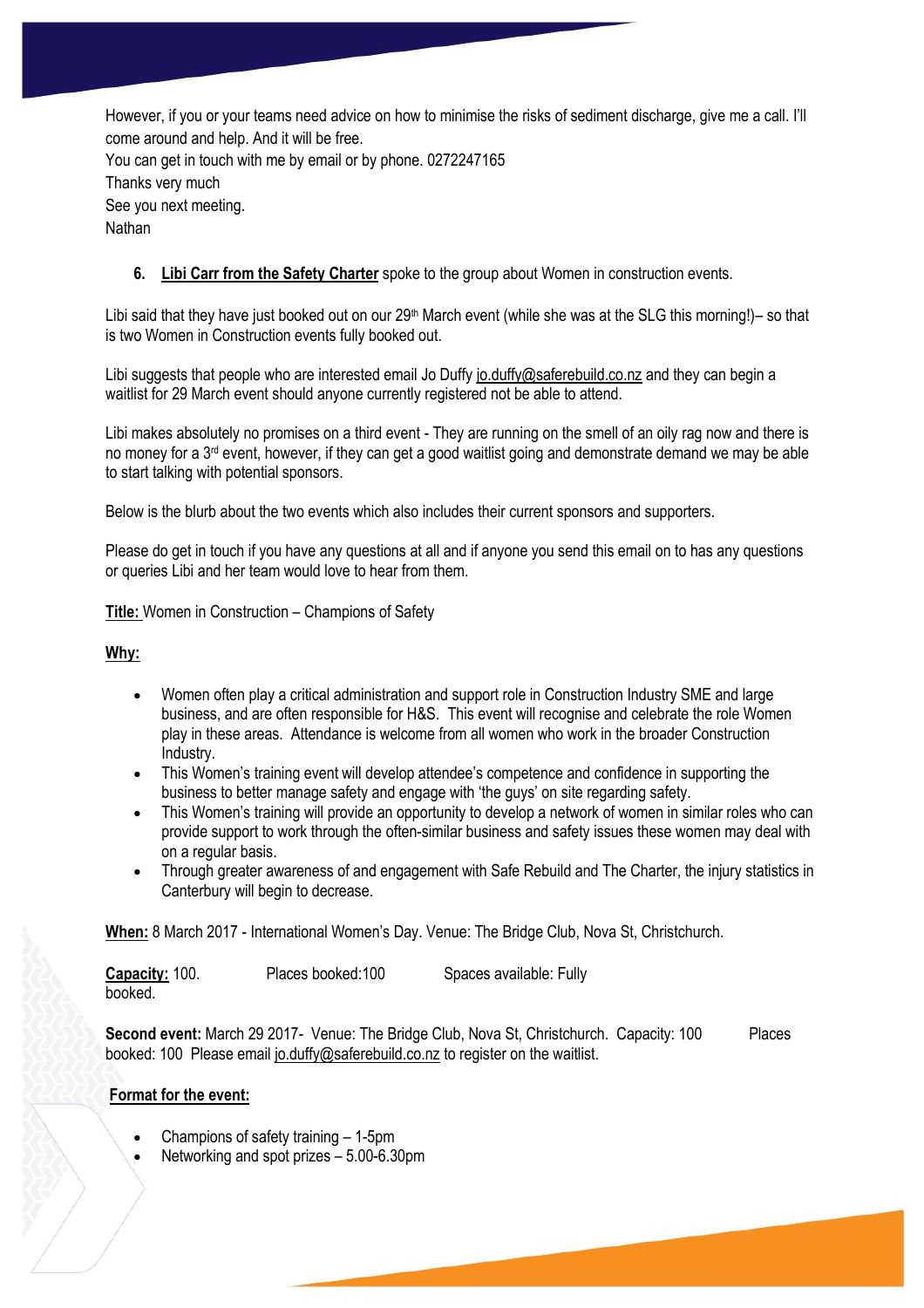#### **What:**

- Introductions
- Inspirational speaker Sarah O'Connell, MD TriEx
- HSWA summary
- Topic one positives and negatives of being a woman in Construction
- Yoga stretch break
- Topic two action points to deal with and work through one of the positives or negatives of being a Woman in Construction
- Report back on topic one and two
- Construction Industry stats
- Pay equity
- Afternoon tea
- Panel discussion
- Final speaker
- Networking and spot prizes

### **Sponsorship:**

We would really appreciate a financial contribution to support the networking session of the day, which will involve:

- Provision of spot prizes for attendees
- Provision of catering and snacks for attendees
- Provision of drinks alcoholic and non-alcoholic for attendees

In terms of how your sponsorship will be promoted and recognised, the following will occur:

- Included as a key event sponsor in all communications/promotions regarding the event where possible the logo will be included – this includes Facebook, LinkedIn, Safety Charter Social Champions sites, Twitter
- Ability to provide marketing collateral to be displayed at the event banner sign, brochures
- Acknowledgement by the MC on the evening for the sponsorship and support
- Inclusion in any public relations material that will go to the media about the event
- Inclusion of brand in follow-up thank-you note to all attendees

Our current sponsors and supporters are: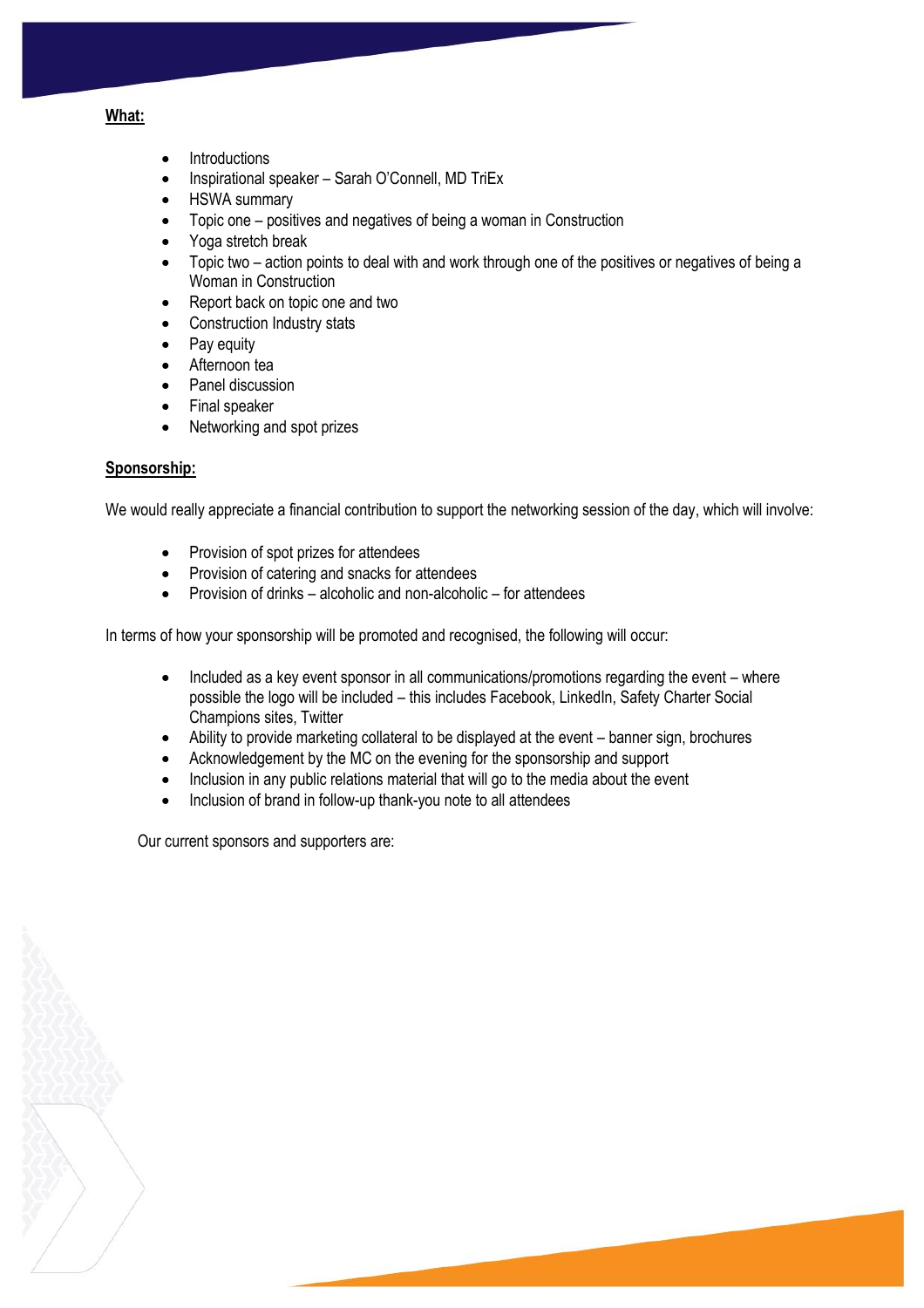

- **7.** Steve Moran Work safe spoke, in place of Nick Jones who is normally with us.. Steve touched on the following
	- Nicole Rosie is the new CE of Work Safe. She will be in Christchurch for the women in construction and will be getting around the South Island. Steve said he would like to get her to an SLG meeting going forward. Read more about Rosie here [http://www.worksafe.govt.nz/worksafe/news/releases/2016/new-chief-executive-2013-worksafe-new-](http://www.worksafe.govt.nz/worksafe/news/releases/2016/new-chief-executive-2013-worksafe-new-zealand)
	- [zealand](http://www.worksafe.govt.nz/worksafe/news/releases/2016/new-chief-executive-2013-worksafe-new-zealand) There is also a new Chief Inspector, Darren Handforth

**NEW ZEALAND | XSTLXSSI** 

- Work Safe is currently interviewing for new Trainee Inspectors
- Work Safe are finding a number of contractors not complying with the asbestos regulations. Please visit this link for advice on asbesto[s http://www.worksafe.govt.nz/worksafe/information](http://www.worksafe.govt.nz/worksafe/information-guidance/guidance-by-hazard-type/asbestos)[guidance/guidance-by-hazard-type/asbestos](http://www.worksafe.govt.nz/worksafe/information-guidance/guidance-by-hazard-type/asbestos)
- Following on from that the safety rebuild Safety charter are running asbestos awareness training 23<sup>rd</sup> March 2017. . See this link for additional detail[s http://safetycharter.org.nz/event/asbestos](http://safetycharter.org.nz/event/asbestos-awareness-training/)[awareness-training/](http://safetycharter.org.nz/event/asbestos-awareness-training/)
- There have been a number of inspectors issuing infringement notices for nonuse of correct PPE on sites. A timely reminder to ensure that everyone wears the correct PPE to ensure that they keep themselves and others safe
- There are a number of new fact sheets. For a full list of fact sheets please visit http://www.worksafe.govt.nz/worksafe/search?SearchableText=new+fact+sheets\*
- A reminder to contact Donna Burt re the Occupational Health visits. (Information previously sent. If you need it again let Kelvin know)